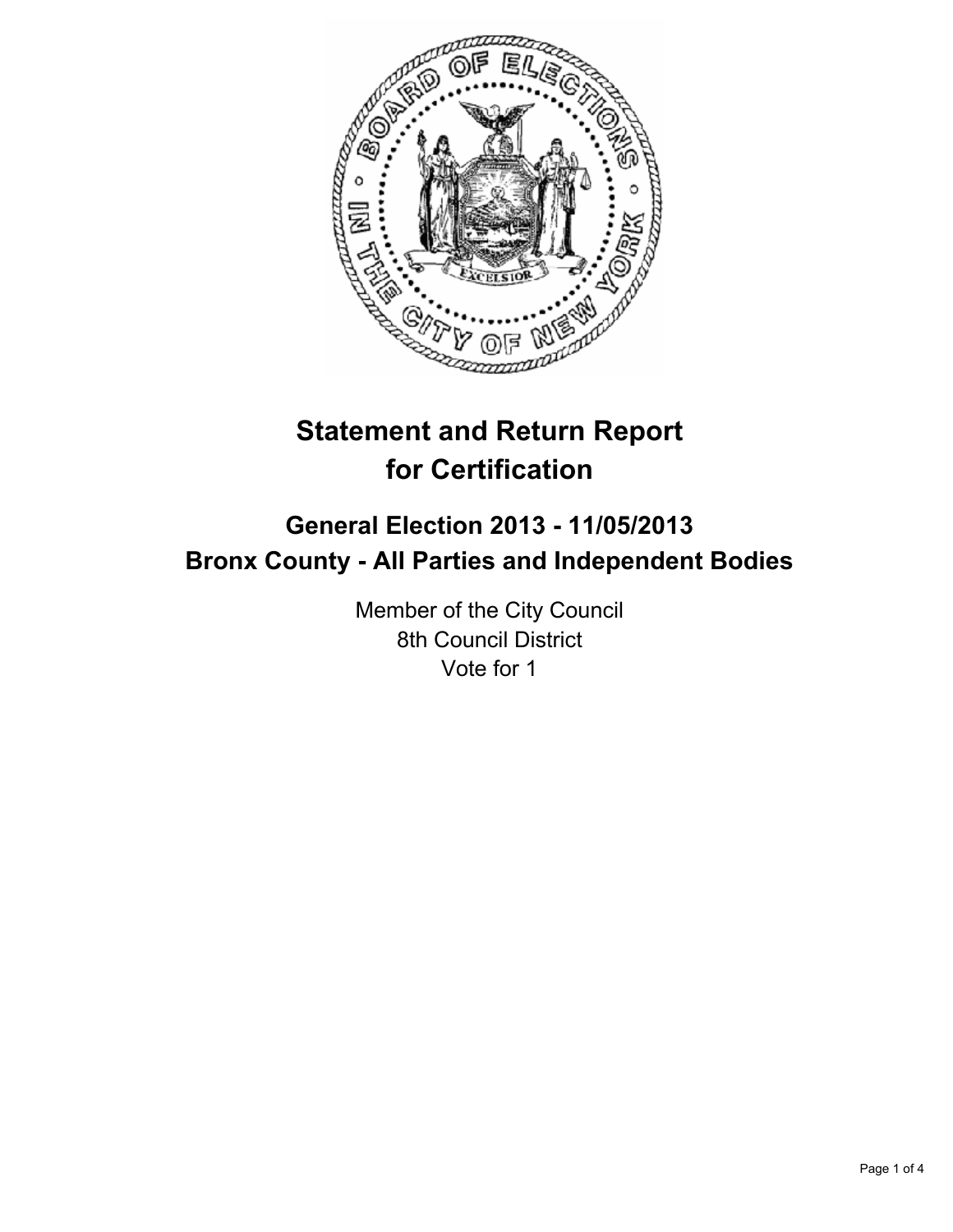

#### **Assembly District 77**

| <b>PUBLIC COUNTER</b>                                    | 574          |
|----------------------------------------------------------|--------------|
| <b>EMERGENCY</b>                                         | 0            |
| ABSENTEE/MILITARY                                        | 14           |
| <b>FEDERAL</b>                                           | 0            |
| <b>SPECIAL PRESIDENTIAL</b>                              | $\Omega$     |
| <b>AFFIDAVIT</b>                                         | 9            |
| <b>Total Ballots</b>                                     | 597          |
| Less - Inapplicable Federal/Special Presidential Ballots | 0            |
| <b>Total Applicable Ballots</b>                          | 597          |
| MELISSA MARK-VIVERITO (DEMOCRATIC)                       | 470          |
| RALINA M. CARDONA (REPUBLICAN)                           | 19           |
| MELISSA MARK-VIVERITO (WORKING FAMILIES)                 | 14           |
| CHRISTOPHER R. GIATTINO (LIBERTARIAN)                    | 5            |
| VANESSA GIBSON (WRITE-IN)                                | $\mathbf{1}$ |
| WALTER NEWSOME (WRITE-IN)                                | 9            |
| <b>Total Votes</b>                                       | 518          |
| Unrecorded                                               | 79           |

### **Assembly District 84**

| PUBLIC COUNTER                                           | 6,318 |
|----------------------------------------------------------|-------|
| <b>EMERGENCY</b>                                         | 1     |
| ABSENTEE/MILITARY                                        | 77    |
| <b>FEDERAL</b>                                           | 0     |
| <b>SPECIAL PRESIDENTIAL</b>                              | 0     |
| <b>AFFIDAVIT</b>                                         | 112   |
| <b>Total Ballots</b>                                     | 6,508 |
| Less - Inapplicable Federal/Special Presidential Ballots | 0     |
| <b>Total Applicable Ballots</b>                          | 6,508 |
| MELISSA MARK-VIVERITO (DEMOCRATIC)                       | 5,266 |
| RALINA M. CARDONA (REPUBLICAN)                           | 252   |
| MELISSA MARK-VIVERITO (WORKING FAMILIES)                 | 142   |
| CHRISTOPHER R. GIATTINO (LIBERTARIAN)                    | 26    |
| MELISSA MARK-VIVERITO (WRITE-IN)                         | 1     |
| UNATTRIBUTABLE WRITE-IN (WRITE-IN)                       | 2     |
| VANESSA GIBSON (WRITE-IN)                                | 1     |
| WALTER NEWSOME JR (WRITE-IN)                             | 1     |
| <b>Total Votes</b>                                       | 5,691 |
| Unrecorded                                               | 817   |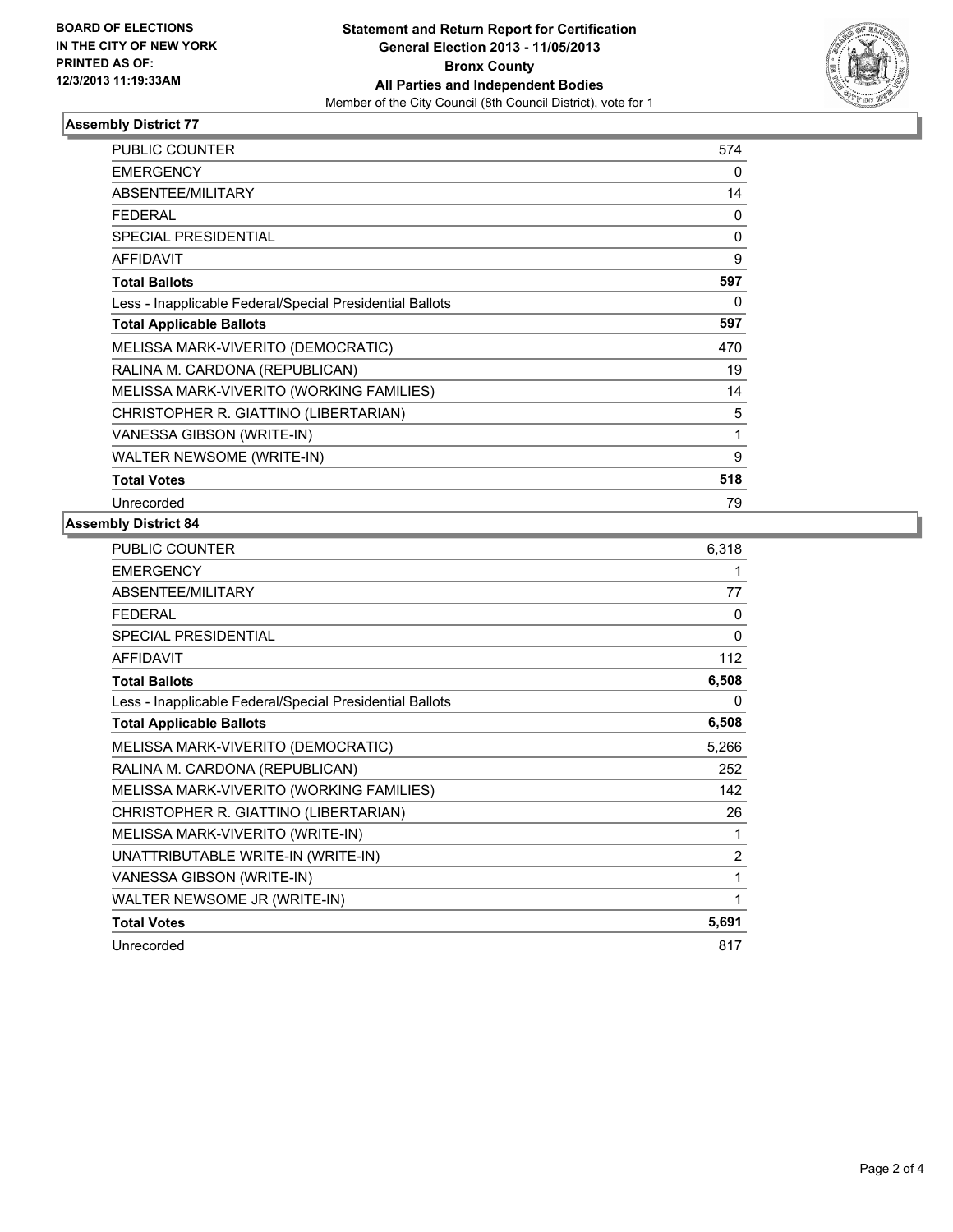

#### **Assembly District 85**

| <b>PUBLIC COUNTER</b>                                    | 329         |
|----------------------------------------------------------|-------------|
| <b>EMERGENCY</b>                                         | 0           |
| ABSENTEE/MILITARY                                        | 6           |
| <b>FEDERAL</b>                                           | 0           |
| SPECIAL PRESIDENTIAL                                     | $\mathbf 0$ |
| AFFIDAVIT                                                | 10          |
| <b>Total Ballots</b>                                     | 345         |
| Less - Inapplicable Federal/Special Presidential Ballots | 0           |
| <b>Total Applicable Ballots</b>                          | 345         |
| MELISSA MARK-VIVERITO (DEMOCRATIC)                       | 278         |
| RALINA M. CARDONA (REPUBLICAN)                           | 13          |
| MELISSA MARK-VIVERITO (WORKING FAMILIES)                 | 12          |
| CHRISTOPHER R. GIATTINO (LIBERTARIAN)                    | 0           |
| <b>Total Votes</b>                                       | 303         |
| Unrecorded                                               | 42          |